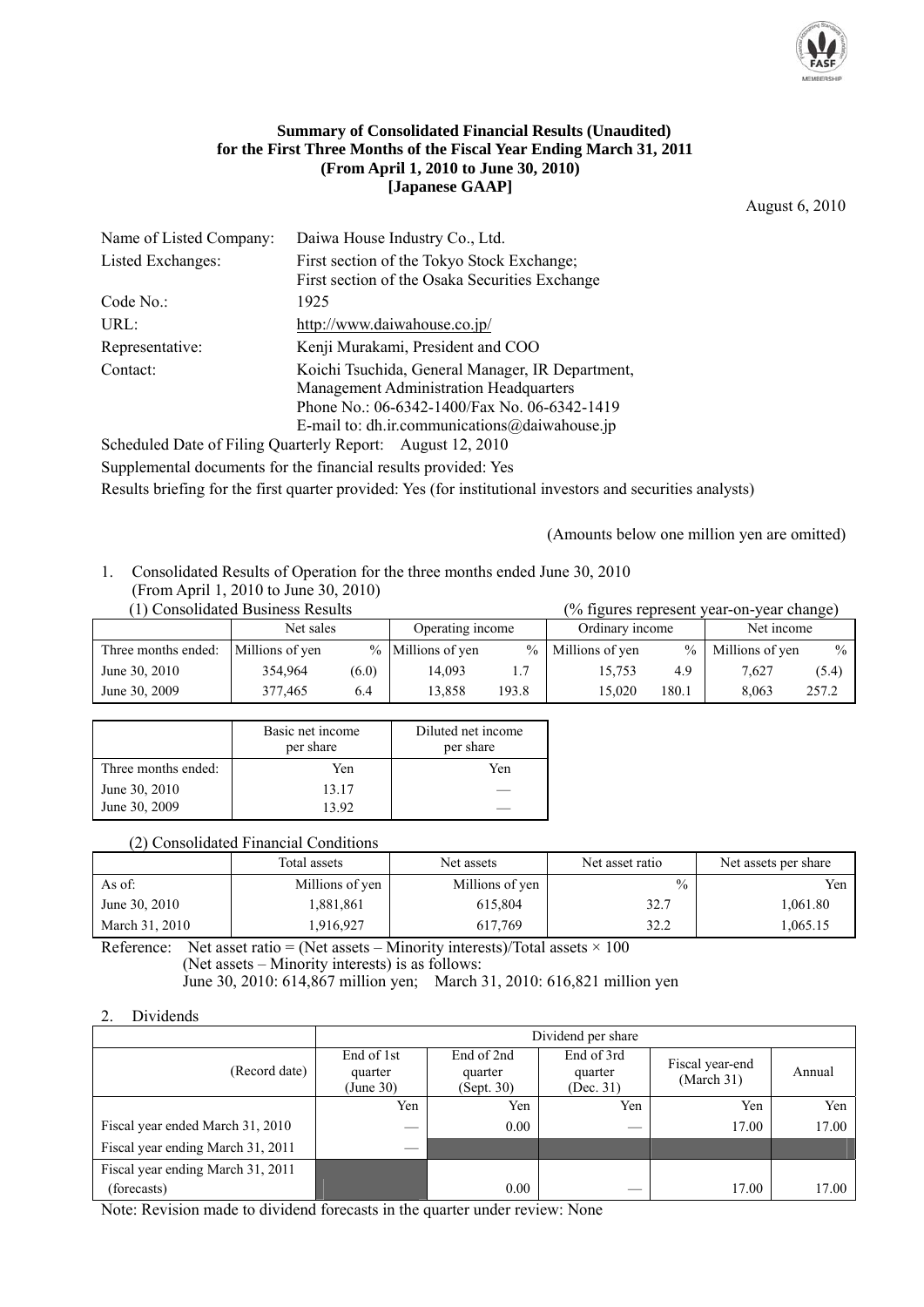#### 3. Consolidated Business Forecasts for the Fiscal Year Ending March 31, 2011 (From April 1, 2010 to March 31, 2011)

|                                           | Net sales       |               | Operating income |        | Ordinary income |        | Net income      |               | Basic net<br>income<br>per share |
|-------------------------------------------|-----------------|---------------|------------------|--------|-----------------|--------|-----------------|---------------|----------------------------------|
|                                           | Millions of yen | $\frac{0}{0}$ | Millions of yen  | $\%$   | Millions of yen | $\%$   | Millions of yen | $\frac{0}{0}$ | Yen                              |
| Six months ending<br>September 30, $2010$ | 768,000         | (4.5)         | 34,500           | (11.0) | 32,000          | (17.3) | 14,000          | (34.5)        | 24.18                            |
| Fiscal year ending<br>March 31, 2011      | 1,610,000       | 0.0           | 66,000           | 5.2    | 60.500          | 0.8    | 24,000          | 25.6          | 41.44                            |

(% figures represent year-on-year change)

Note: Revision made to business forecasts in the quarter under review: None

- 4. Others (for details, please refer to "Other Information" of "the Attached Material," on page 7.)
- (1) Changes in Significant Subsidiaries during the quarter under review: None Note: The above refers to changes in specified subsidiaries associated with changes in the scope of consolidation.
- (2) Application of Simplified Accounting Methods and/or Unique Accounting Methods: None Note: The above refers to application of Simplified Accounting Methods and/or Accounting Methods Unique to the Preparation of the Quarterly Consolidated Financial Statements.
- (3) Changes in Accounting Policies, Procedures and Methods of Presentation
	- 1) Changes made due to amendment of accounting standards: Yes
	- 2) Changes made due to reasons other than 1): None

 Note: The above refers to changes in Accounting Policies, Procedures and Methods of Presentation for the Preparation of the Quarterly Consolidated Financial Statements, recorded in "Changes under Basic Significant Matters Regarding Preparation of the Quarterly Consolidated Financial Statements."

(4) Number of Issued and Outstanding Shares (Common Stock)

| As of March 31, 2010<br>599,921,851 shares<br>599,921,851 shares<br>As of June 30, 2010 |  |  |  |
|-----------------------------------------------------------------------------------------|--|--|--|
|                                                                                         |  |  |  |

| 2) Number of treasury stock at the end of the period |                   |                      |                   |
|------------------------------------------------------|-------------------|----------------------|-------------------|
| As of June 30, 2010                                  | 20,842,320 shares | As of March 31, 2010 | 20,829,959 shares |

3) Average number of shares during the period (for three months under review)

| Three months ended<br>Three months ended<br>579,160,239 shares<br>579,084,741 shares<br>June 30, 2009<br>June 30, 2010 |  |  |  |  |
|------------------------------------------------------------------------------------------------------------------------|--|--|--|--|
|------------------------------------------------------------------------------------------------------------------------|--|--|--|--|

\* Presentation of implementing the quarterly review procedures

As of the time when the quarterly financial results are disclosed, the Group had not completed the reviewing (checking) procedures for quarterly consolidated financial statements as laid down by the Financial Instruments and Exchange Law.

\* Remarks on appropriate use of forecasted results of operation and other special matters (Notes regarding forward-looking statements)

Consolidated business forecasts are based on assumptions in light of the information available as of the date of announcement of this material and the factors of uncertainty that may possibly impact the future results of operation. The Group's actual results may differ significantly from those presented herein as a consequence of numerous factors such as economic conditions, competitor situations and fluctuations in land prices. Please refer to the section of "Qualitative Information Regarding Consolidated Business Forecasts" of "the Attached Material" on page 6 for details.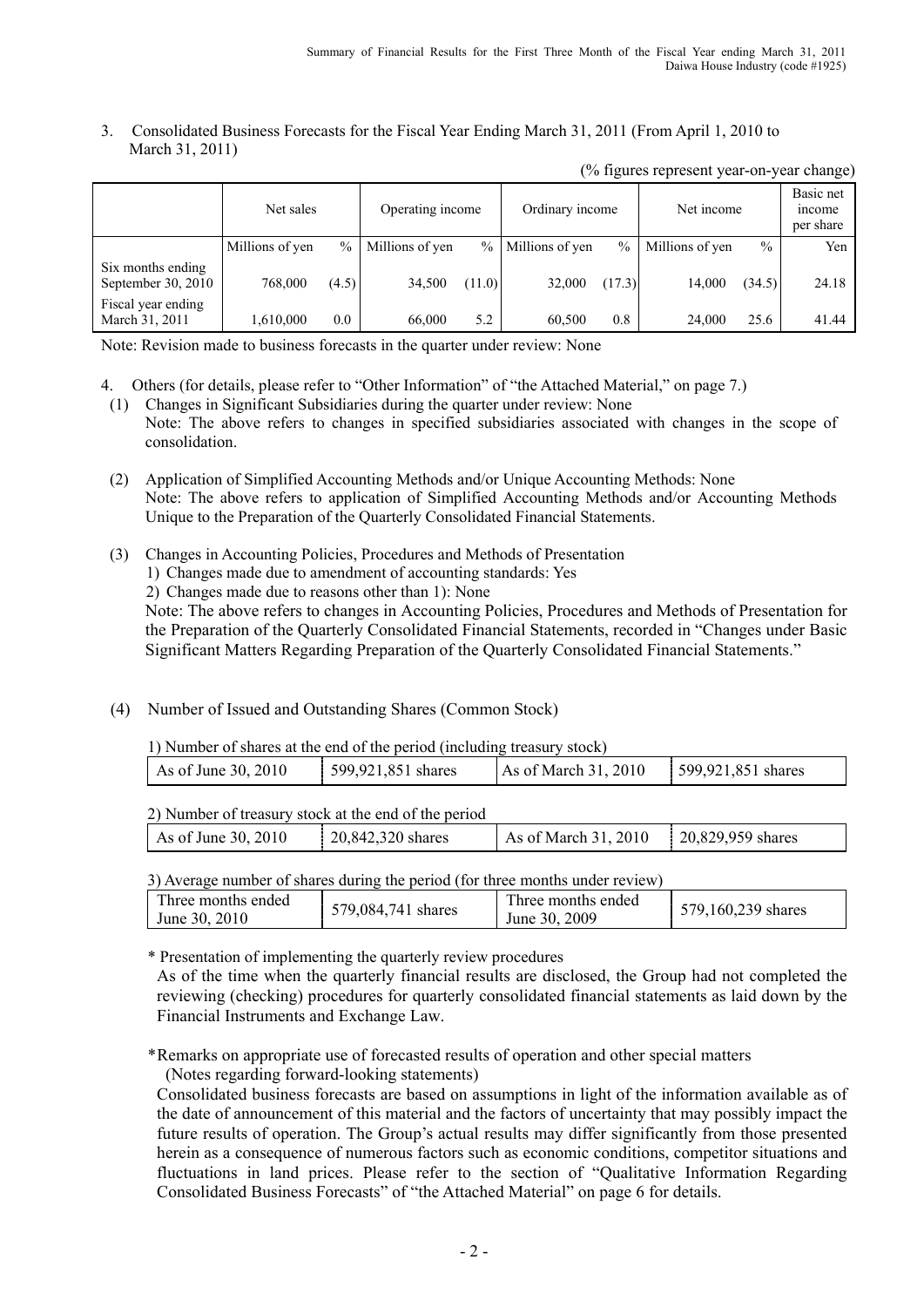# ○**Contents of the Attached Material**

| 1. Qualitative Information Regarding Consolidated Results for the Three Months under Review4 |  |
|----------------------------------------------------------------------------------------------|--|
|                                                                                              |  |
|                                                                                              |  |
|                                                                                              |  |
|                                                                                              |  |
|                                                                                              |  |
|                                                                                              |  |
|                                                                                              |  |
|                                                                                              |  |
|                                                                                              |  |
|                                                                                              |  |
|                                                                                              |  |
|                                                                                              |  |
|                                                                                              |  |
|                                                                                              |  |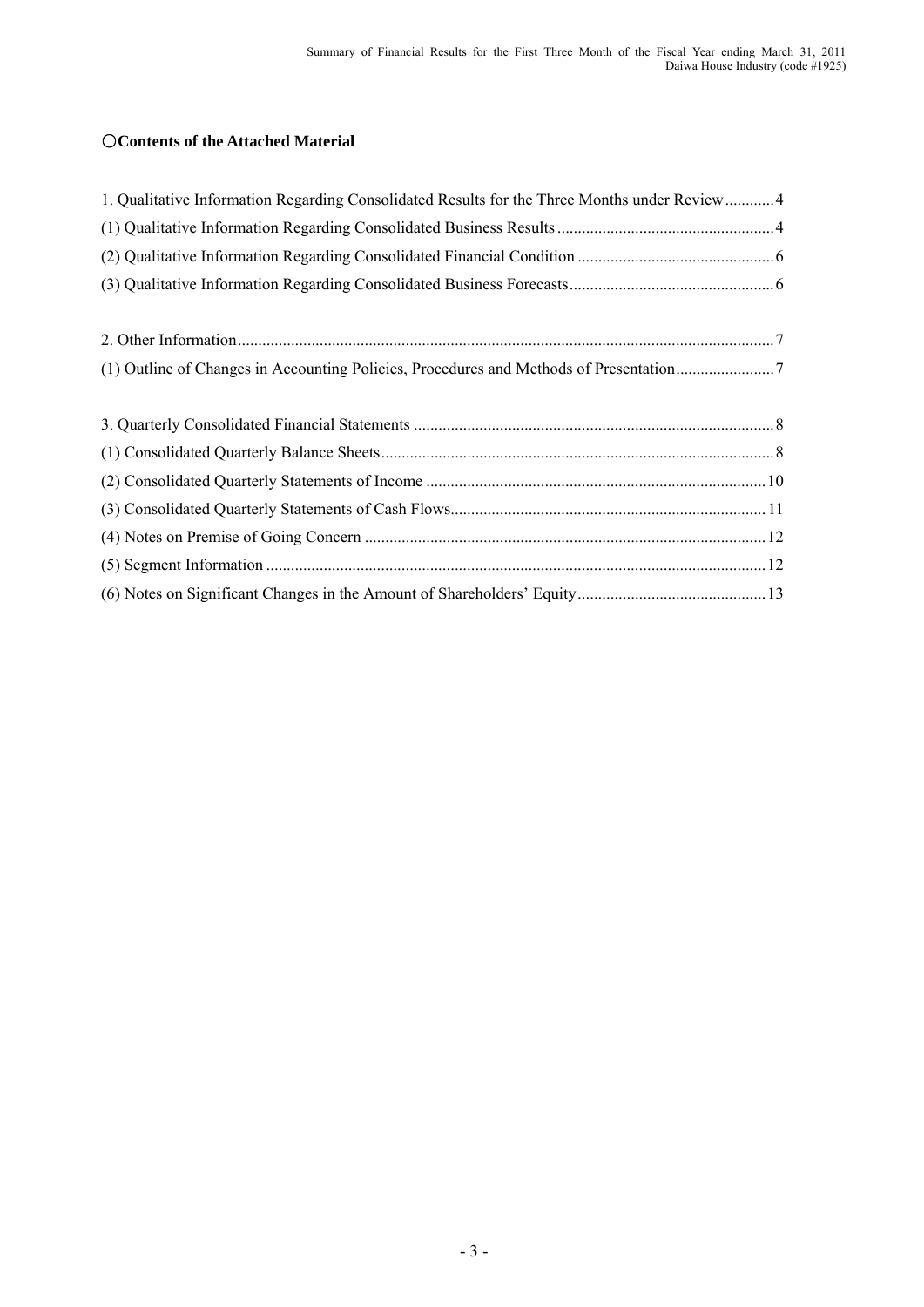#### **1. Qualitative Information Regarding Consolidated Results for the Three Months under Review**

#### **(1) Qualitative Information Regarding Consolidated Business Results**

During the first three months of fiscal 2010 ending March 31, 2011, the Japanese economic environment remained severe, primarily because of bank and sovereign creditworthiness fears in Europe, the impact of deflation and an unstable employment situation, despite some pickup expected from the Japanese government's emergency stimulus measures and other initiatives, amid a gradual increase in exports and moderate recovery in corporate earnings.

In the housing industry, a recovery in condominium subdivisions and rental housing was seen in major cities, primarily thanks to the effects of housing demand stimulus instituted by the government, including expansion of the scope of exclusion for taxes related to housing acquisition, the housing loan tax reduction and application of the eco-point system for housing. Despite these measures, however, there was no recovery in rural areas. As a result, the number of new housing starts generally remained sluggish.

In these circumstances, the Daiwa House Group saw improving management efficiency as an urgent task. To this end, it took steps to improve business performances by focusing on three policies: bolstering our proposal ability in core businesses; expanding the scale of our business in growing markets; and ensuring financial strength and enhancing profitability.

In the Single-Family Houses Business, which is one of the keys to our plan to bolster our proposal ability in core businesses, we proactively promoted the "xevo" series, the mainstay of our single-family house products, as high-quality, long-term houses with outstanding environmental performance. In commemoration of the 55th anniversary of our business, we began issuing eco-points of our own, called "xevo" eco-points, for all our single-family house products.

With regard to our goal of expanding business scale in growing markets, our Existing Home Business bolstered renovation proposals for rental housing, in addition to those for single-family houses, supported by the housing eco-point system introduced by the government.

In CSR initiatives, our major Group companies have introduced the Company's unique indicators for self-assessment of CSR activities to make targets in their CSR activities more visually identifiable, and have stepped up efforts to work with stakeholders.

As a result of these factors, consolidated net sales for the three months under review stood at 354,964 million yen, down 6.0% year-on-year. Ordinary income was 15,753 million yen, up 4.9% year-on-year. Net income amounted to 7,627 million yen, down 5.4% year-on-year.

Results by business segment are as follows.

#### **Single-Family Houses Business**

In the Single-Family Houses, we strove to boost sales of *"*xevo*"* series houses, the mainstay of our single-family house line, made with standard specifications that satisfy the certification criteria of the High Quality Long-Term Housing Model adopted by the Japanese government and apply housing eco-points. Our *"*xevo*"* series products have conformed to the government's measures to support home buyers. In addition, in commemoration of the 55th anniversary of our founding, we began to issue our own *"*xevo*"* eco-points, a unique service for a limited period, to customers who desire to build a "xevo" house. The service augments the housing eco-points issued by the government. We also offered environmental load-cutting initiatives, including the promotion of solar power for houses by lowering the costs of our photovoltaic power generation systems.

Meanwhile, we started a new project, called the Smart "xevo" Eco Project, which aims to build energy self-supply houses with zero  $CO<sub>2</sub>$  emissions and zero utility costs by 2020. As a first stage in this project, we opened SMA×Eco HOUSE, a housing exhibition site furnished with lithium-ion batteries for home-use, a first for Japan.

As a result, sales of this segment were 61,816 million yen. Operating loss was 524 million yen.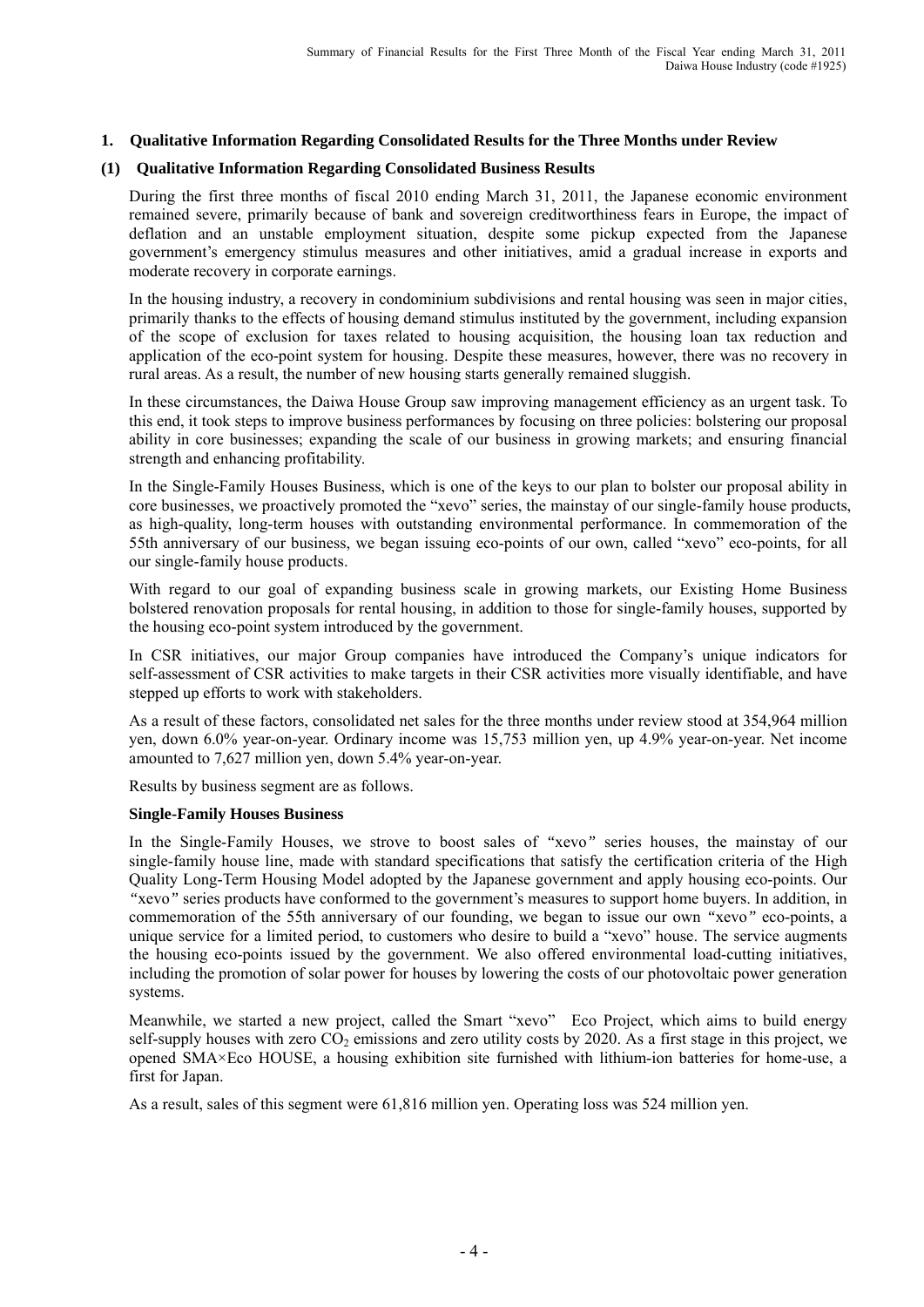#### **Rental Housing Business**

We stepped up our marketing activities in Japan's major metropolises, with a particular focus on increasing sales of three-story models and eco-friendly houses. We also offered support systems via Daiwa Living Co., Ltd., from diverse perspectives, such as a tenant management system and a long-term en bloc rental contract system, which assure stable long-term property management for owners of rental housing units. Orders for rental housing enjoyed a slight recovery, aided by the eco-point system for housing.

As a result, sales of this segment were 103,836 million yen. Operating income was 8,592 million yen.

## **Condominiums Business**

Although condominium contract rates have been recovering, due to housing demand stimulus instituted by the government, especially in the Tokyo Metropolitan area and the Kinki and Kyushu areas, market conditions in other urban areas remained severe. In these circumstances, the Condominium Business sought to develop properties that emphasize consideration for and co-existence with the environment. For example, we launched sales of the condominium complex *The Residence Chitose Funabashi* (Tokyo), that pays consideration to the environment and economy, including a solar panel hot water system, green roofing, and bulk purchasing of electricity and gas.

As a result, sales of this segment were 27,223 million yen. Operating loss was 594 million yen.

## **Existing Home Business**

In the Existing Home Business, we stepped up sales promotions including a campaign for eco-renovation that adopts the eco-point system for housing, and a sales campaign targeting rental housing renovation. In cooperation with Group companies, we upgraded sales, design and construction systems to enhance our technological capability.

As a result, sales of this segment were 13,156 million yen. Operating income was 519 million yen.

## **Commercial Facilities Business**

In the Commercial Facilities Business, the Group made use of planning and proposal-driven sales centered on roadside store development, leveraging its abundant land-related data and expertise in store-opening support for tenant businesses. Daiwa Lease Co., Ltd., which manages commercial facilities, promoted the nationwide deployment of *Frespo* open mall commercial facilities designed for a small trading area. We opened *Frespo Houki* (Tottori) in April 2010. There are now *Frespo* facilities at 122 locations in Japan.

As a result, sales of this segment were 58,855 million yen. Operating income was 6,901 million yen.

#### **Business and Corporate Facilities Business**

In Business and Corporate Facilities Business, we harnessed the Group's strengths to build large-scale logistics, manufacturing and food-production facilities. We also made active use of proposal-based marketing for private nursing care facilities for the elderly and rental houses for the aged.

As a result, sales of this segment were 43,271 million yen. Operating income was 5,081 million yen.

#### **Health & Leisure Business**

Severe circumstances continued to prevail in the Resort Hotels Division, as consumers saved their money amid persistent deflation, but customer footfall during the Golden Week holiday period rose, owing to our quality guest service aimed at encouraging repeat visits. In line with economic recovery in emerging countries, we also received many foreign guests. Overall, guest numbers were up year-on-year.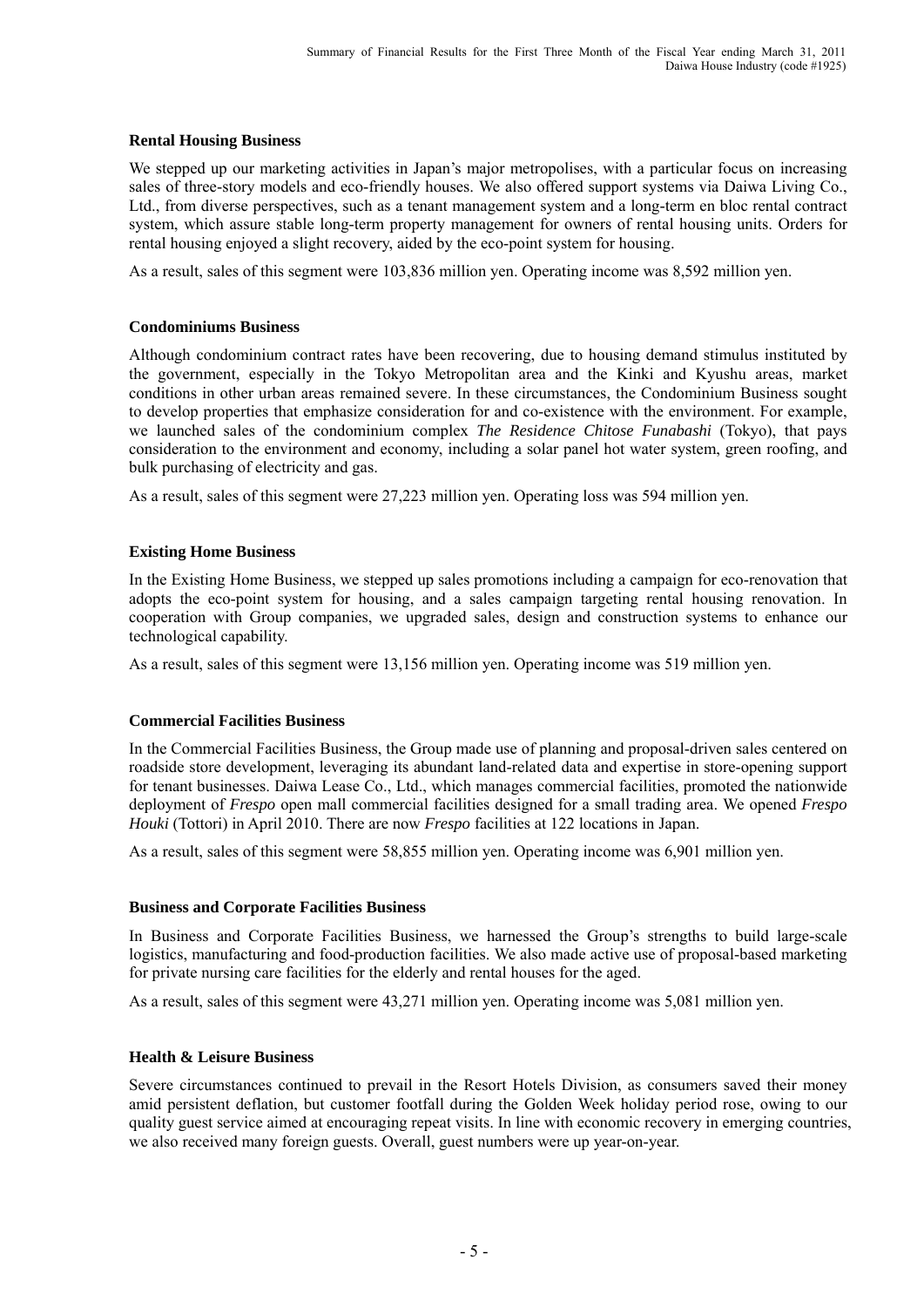In the Fitness Clubs Division, we reopened NAS ANNEX, Style Fitness Club (Tokyo), in May 2010 after renovating the facilities, and opened NAS GINZA (Tokyo), our top-brand premium sport club, in June 2010 under a new concept that aims to offer first-class hospitality.

As a result, sales of this segment were 14,010 million yen. Operating loss was 537 million yen.

#### **Other Businesses**

In the Environment and Energy Business Division, we provided solutions to energy-related issues that our customers face, in areas such as LEDs and other high-efficiency lighting, air conditioning, solar power generation system, and energy management services. We also planned and implemented a next-generation  $CO<sub>2</sub>$  emission reduction model for convenience stores, which was proposed by us and certified by the Ministry of Land, Infrastructure, Transport and Tourism as meeting its standard as a model project for the reduction of  $CO<sub>2</sub>$  emissions in residential housing and other buildings.

In the City Hotels Division, we opened the Daiwa Roynet Hotel Okinawa Kencho-mae in Naha, Okinawa, giving us a total of 23 city hotels in 21 cities.

As a result, sales for this segment were 49,926 million yen. Operating income was 200 million yen.

#### **(2) Qualitative Information Regarding Consolidated Financial Condition**

Total assets as of June 30, 2010 decreased by 35,065 million yen from the 1,916,927 million yen recorded as of March 31, 2010, to 1,881,861 million yen. This is mainly attributable to a decrease in the cash and deposits as a result of a decrease in the notes and accounts payable-trade and income taxes paid, which exceeded increases in investment securities and inventories.

Total liabilities as of June 30, 2010 decreased by 33,100 million yen from the 1,299,157 million yen recorded as of March 31, 2010, to 1,266,056 million yen. This is mainly attributable to decreases in notes and accounts payable-trade, income taxes payable, and provision for bonuses due to the differences in a computation period, which exceeded the asset retirement obligation with an application for the "account standard for asset retirement obligations," and an increase in advances received on uncompleted construction contracts.

Net assets as of June 30, 2010 decreased by 1,964 million yen from the 617,769 million yen recorded as of March 31, 2010, to 615,804 million yen. This result principally reflected, despite of the posting of net income in the amount of 7,627 million yen for the quarter under review, the posting of the cash dividend paid for the previous fiscal year.

#### **(3) Qualitative Information Regarding Consolidated Business Forecasts**

No changes have been made to the forecasts for fiscal 2010 (ending March 31, 2011) issued at the time of the Group's Summary of Financial Results for the Fiscal Year Ended March 31, 2010, made on May 12, 2010.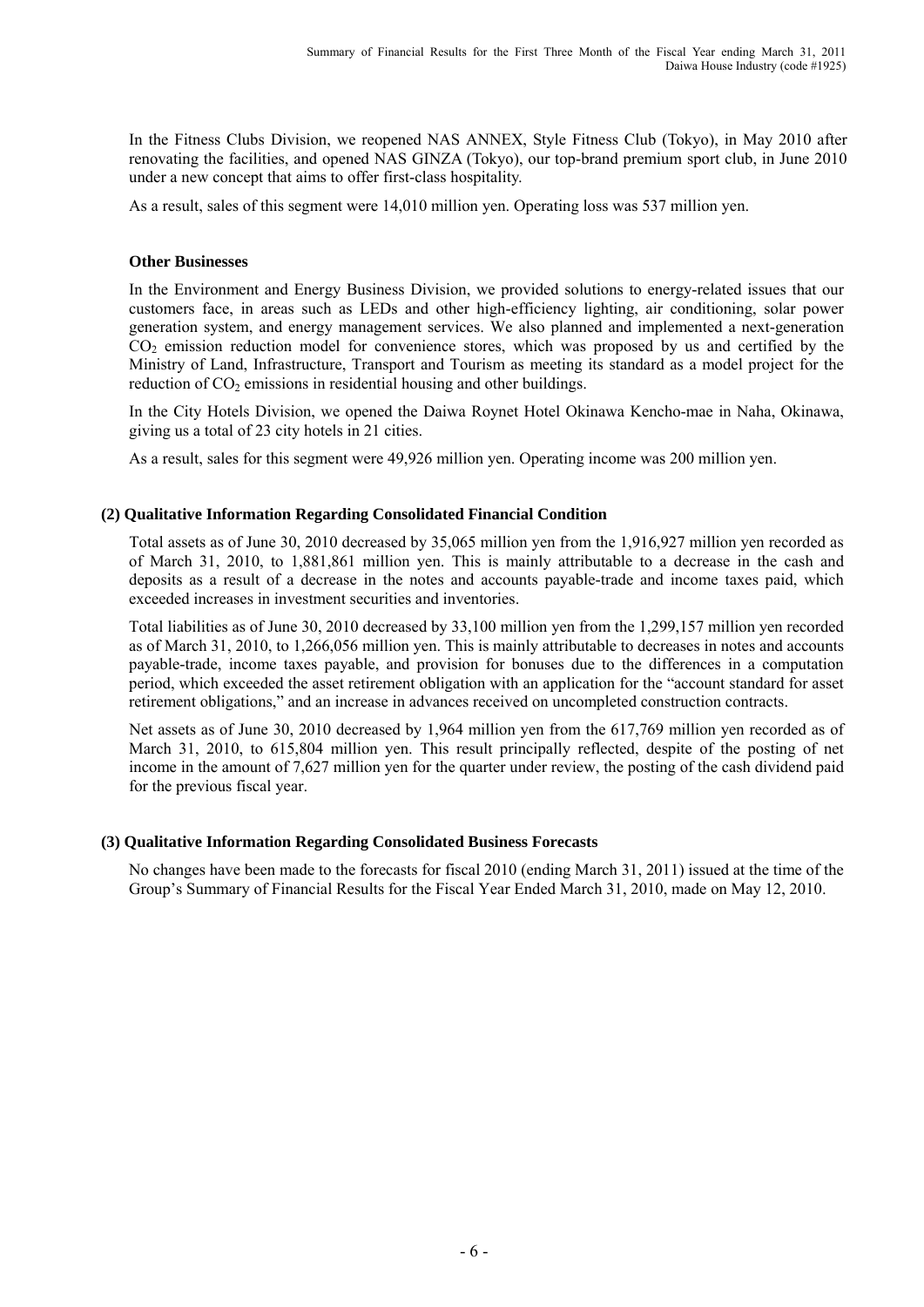## **2. Other Information**

**(1) Outline of Changes in Accounting Policies, Procedures and Methods of Presentation** 

**Changes in matters related to accounting standards** 

#### **1. Application of Accounting Standard for Equity Method of Accounting for Investments and Practical Solution on Unification of Accounting Policies Applied to Associates Accounted for Using the Equity Method**

With effect from the first quarter under review, we applied the Accounting Standard for Equity Method of Accounting for Investments (ASBJ Statement No. 16, issued on March 10, 2008) and the Practical Solution on Unification of Accounting Policies Applied to Associates Accounted for Using the Equity Method (PITF No.24, issued on March 10, 2008).

No effects of this change on the financial statements are recorded.

# **2. Application of Accounting Standard for Asset Retirement Obligations**

With effect from the first quarter under review, we applied the Accounting Standard for Asset Retirement Obligations (ASBJ Statement No.18, issued on March 31, 2008) and the Guidance on Accounting Standard for Asset Retirement Obligations (ASBJ Guidance No.21, issued on March 31, 2008.)

As a result of this application, operating income and ordinary income decreased by 381 million yen, respectively, and income before income taxes and minority interests decreased by 3,186 million yen. The change in the asset retirement obligation amount resulting from the application of this accounting standard, etc. is 22,583 million yen.

## **Changes in methods of presentation**

Consolidated quarterly statements of income

We applied the Cabinet Office Ordinance partially revising rules for financial statements, etc. (Cabinet Office Ordinance No.5, issued on March 24, 2009), based on the Accounting Standard for Consolidated Financial Reporting (ASBJ Statement No. 22, issued on December 26, 2008). Accordingly, an item, "Income before minority interests" is presented for the first quarter under review.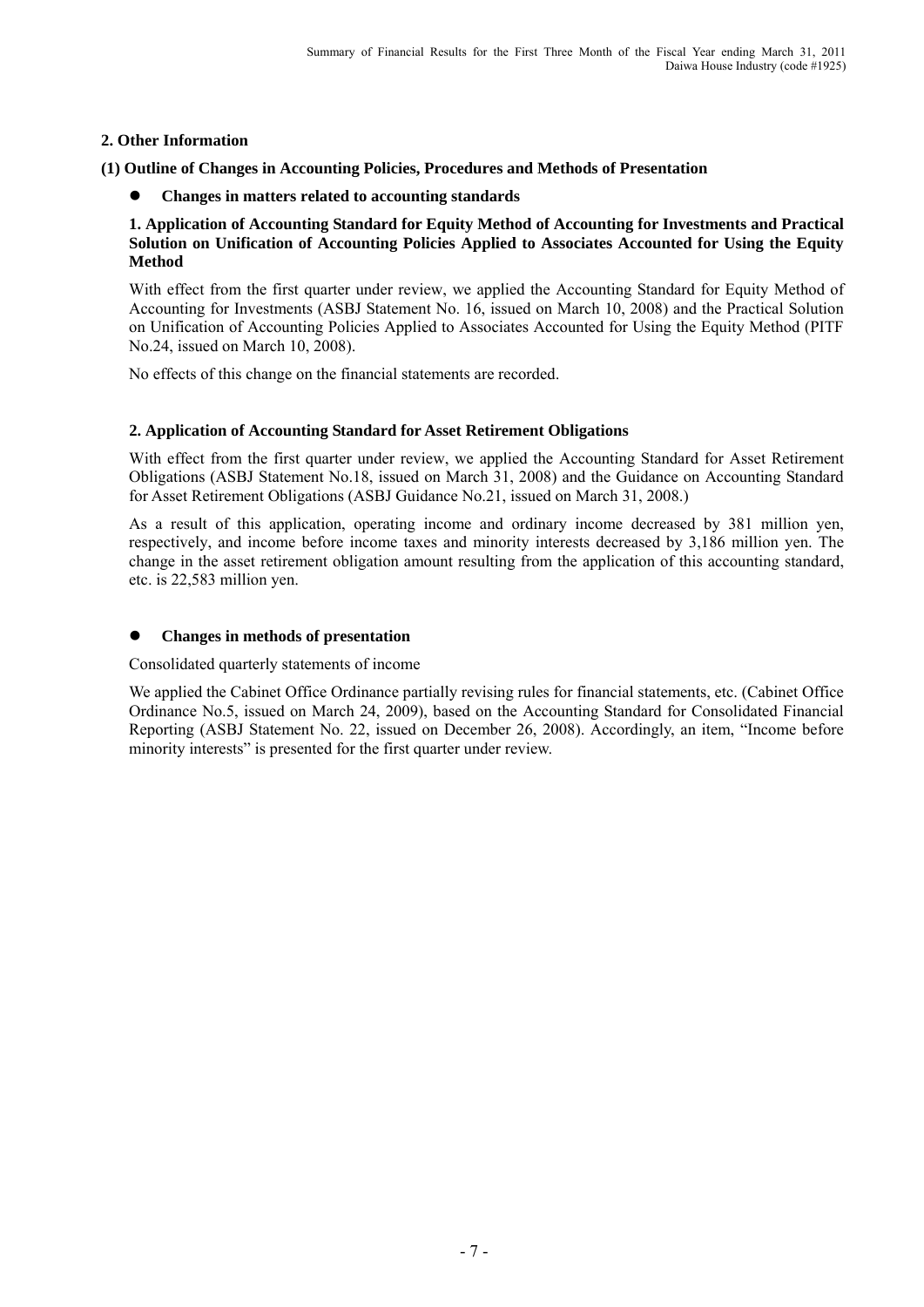# **3. Quarterly Consolidated Financial Statements**

(1) Consolidated quarterly balance sheets

|                                                                                          |                     | (Millions of yen)    |
|------------------------------------------------------------------------------------------|---------------------|----------------------|
|                                                                                          | As of June 30, 2010 | As of March 31, 2010 |
| Assets                                                                                   |                     |                      |
| Current assets                                                                           |                     |                      |
| Cash and deposits                                                                        | 123,649             | 179,792              |
| Notes receivable, accounts receivable from completed<br>construction contracts and other | 73,392              | 75,815               |
| Short-term investment securities                                                         | 6                   | 6                    |
| Costs on uncompleted construction contracts                                              | 13,625              | 15,098               |
| Real estate for sale                                                                     | 223,411             | 227,842              |
| Real estate for sale in process                                                          | 37,844              | 33,380               |
| Land for development                                                                     | 3,761               | 3,761                |
| Merchandise and finished goods                                                           | 11,332              | 10,996               |
| Work in process                                                                          | 6,206               | 2,758                |
| Raw materials and supplies                                                               | 6,401               | 6,165                |
| Other                                                                                    | 128,585             | 125,830              |
| Allowance for doubtful accounts                                                          | (2,513)             | (2,690)              |
| Total current assets                                                                     | 625,702             | 678,757              |
| Noncurrent assets                                                                        |                     |                      |
| Property, plant and equipment                                                            |                     |                      |
| Buildings and structures                                                                 | 616,523             | 594,317              |
| Accumulated depreciation                                                                 | (264, 921)          | (260, 585)           |
| Buildings and structures, net                                                            | 351,602             | 333,731              |
| Land                                                                                     | 385,305             | 389,587              |
| Other                                                                                    | 143,771             | 143,371              |
| Accumulated depreciation                                                                 | (89, 735)           | (88,079)             |
| Other, net                                                                               | 54,036              | 55,291               |
| Total property, plant and equipment                                                      | 790,944             | 778,610              |
| Intangible assets                                                                        | 20,139              | 20,153               |
| Investments and other assets                                                             |                     |                      |
| Investment securities                                                                    | 109,501             | 104,588              |
| Lease and guarantee deposits                                                             | 190,845             | 190,024              |
| Other                                                                                    | 153,297             | 153,426              |
| Allowance for doubtful accounts                                                          | (8, 569)            | (8,632)              |
| Total investments and other assets                                                       | 445,075             | 439,406              |
| Total noncurrent assets                                                                  | 1,256,159           | 1,238,170            |
| Total assets                                                                             | 1,881,861           | 1,916,927            |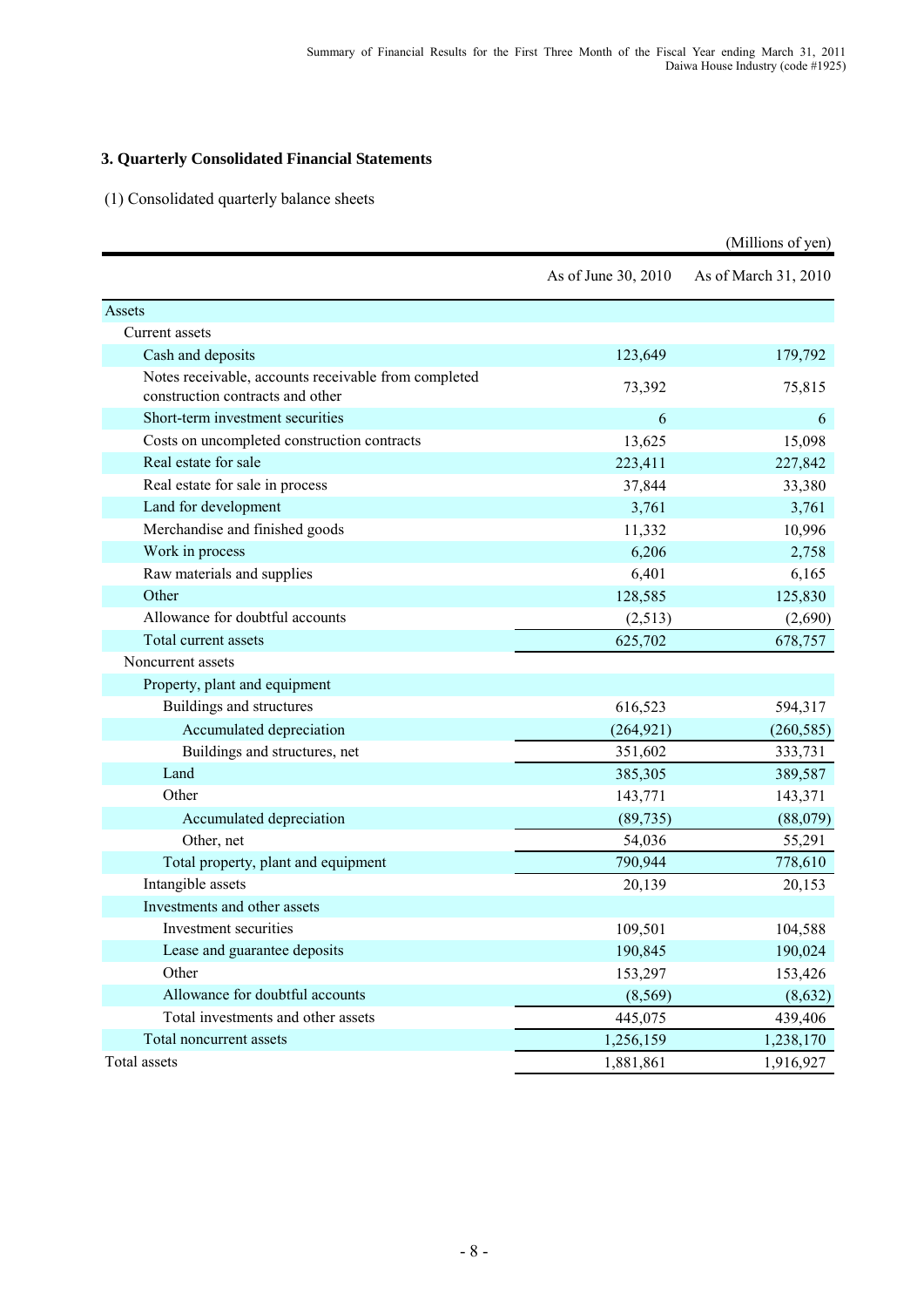|                                                                         |                     | (Millions of yen)    |
|-------------------------------------------------------------------------|---------------------|----------------------|
|                                                                         | As of June 30, 2010 | As of March 31, 2010 |
| Liabilities                                                             |                     |                      |
| <b>Current liabilities</b>                                              |                     |                      |
| Notes payable, accounts payable for construction<br>contracts and other | 89,505              | 113,807              |
| Short-term loans payable                                                | 14,661              | 14,771               |
| Current portion of long-term loans payable                              | 2,918               | 2,901                |
| Income taxes payable                                                    | 1,369               | 24,037               |
| Advances received on uncompleted construction<br>contracts              | 37,534              | 27,403               |
| Provision for bonuses                                                   | 10,505              | 21,160               |
| Provision for warranties for completed construction                     | 6,169               | 6,769                |
| Asset retirement obligations                                            | 1,487               |                      |
| Other                                                                   | 130,877             | 133,748              |
| Total current liabilities                                               | 295,030             | 344,601              |
| Noncurrent liabilities                                                  |                     |                      |
| Bonds payable                                                           | 105,300             | 105,300              |
| Long-term loans payable                                                 | 335,492             | 335,388              |
| Long-term lease and guarantee deposited                                 | 225,315             | 226,322              |
| Provision for retirement benefits                                       | 163,591             | 163,711              |
| Asset retirement obligations                                            | 21,510              |                      |
| Other                                                                   | 119,818             | 123,834              |
| Total noncurrent liabilities                                            | 971,026             | 954,556              |
| <b>Total liabilities</b>                                                | 1,266,056           | 1,299,157            |
| Net assets                                                              |                     |                      |
| Shareholders' equity                                                    |                     |                      |
| Capital stock                                                           | 110,120             | 110,120              |
| Capital surplus                                                         | 226,824             | 226,824              |
| Retained earnings                                                       | 372,697             | 375,154              |
| <b>Treasury stock</b>                                                   | (19, 626)           | (19,615)             |
| Total shareholders' equity                                              | 690,015             | 692,484              |
| Valuation and translation adjustments                                   |                     |                      |
| Valuation difference on available-for-sale securities                   | 6,678               | 6,696                |
| Revaluation reserve for land                                            | (77, 350)           | (77, 593)            |
| Foreign currency translation adjustment                                 | (4, 476)            | (4,765)              |
| Total valuation and translation adjustments                             | (75, 148)           | (75, 662)            |
| Minority interests                                                      | 937                 | 948                  |
| Total net assets                                                        | 615,804             | 617,769              |
| Total liabilities and net assets                                        | 1,881,861           | 1,916,927            |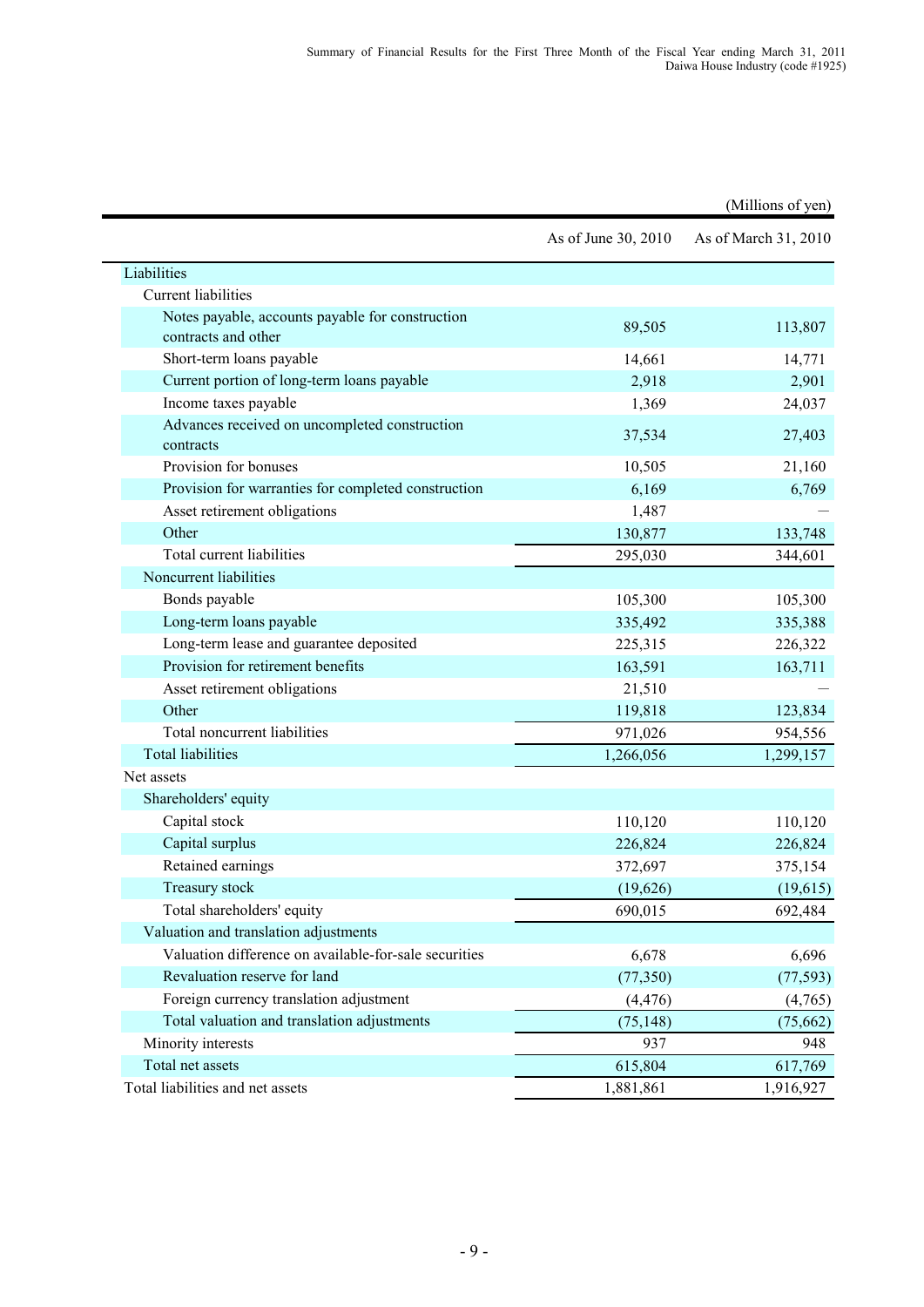# (2) Consolidated quarterly statements of income

For the three months ended June 30, 2009 and 2010

|                                                           |                                     | (Millions of yen)                   |
|-----------------------------------------------------------|-------------------------------------|-------------------------------------|
|                                                           | Three months ended<br>June 30, 2009 | Three months ended<br>June 30, 2010 |
|                                                           | (From April 1, 2009                 | (From April 1, 2010                 |
|                                                           | to June 30, 2009)                   | to June 30, 2010)                   |
| Net sales                                                 | 377,465                             | 354,964                             |
| Cost of sales                                             | 304,803                             | 280,629                             |
| Gross profit                                              | 72,662                              | 74,334                              |
| Selling, general and administrative expenses              | 58,803                              | 60,241                              |
| Operating income                                          | 13,858                              | 14,093                              |
| Non-operating income                                      |                                     |                                     |
| Interest income                                           | 309                                 | 494                                 |
| Dividends income                                          | 642                                 | 1,149                               |
| Equity in earnings of affiliates                          |                                     | 269                                 |
| Gain on settlement of derivatives                         | 125                                 | 139                                 |
| Gain on valuation of derivatives                          | 546                                 | 345                                 |
| Miscellaneous income                                      | 2,392                               | 2,112                               |
| Total non-operating income                                | 4,016                               | 4,510                               |
| Non-operating expenses                                    |                                     |                                     |
| Interest expenses                                         | 1,457                               | 2,010                               |
| Equity in losses of affiliates                            | 4                                   |                                     |
| Loss on settlement of derivateves                         |                                     | 14                                  |
| Loss on valuation of derivatives                          | 655                                 | 443                                 |
| Miscellaneous expenses                                    | 736                                 | 381                                 |
| Total non-operating expenses                              | 2,853                               | 2,849                               |
| Ordinary income                                           | 15,020                              | 15,753                              |
| Extraordinary income                                      |                                     |                                     |
| Gain on sales of noncurrent assets                        | 24                                  | 24                                  |
| Gain on sales of investment securities                    |                                     | 41                                  |
| Gain on amortization of prior service cost                | 204                                 |                                     |
| Total extraordinary income                                | 229                                 | 65                                  |
| <b>Extraordinary</b> loss                                 |                                     |                                     |
| Loss on sales of noncurrent assets                        | 7                                   | $\mathbf{1}$                        |
| Loss on retirement of noncurrent assets                   | 56                                  | 75                                  |
| Impairment loss                                           | 5                                   | 106                                 |
| Loss on valuation of investment securities                | 359                                 | 183                                 |
| Loss on adjustment for changes of accounting standard for |                                     |                                     |
| asset retirement obligations                              |                                     | 2,804                               |
| Other                                                     | 5                                   | $\theta$                            |
| Total extraordinary losses                                | 433                                 | 3,173                               |
| Income before income taxes and minority interests         | 14,817                              | 12,646                              |
| Income taxes-current                                      | 1,269                               | 1,131                               |
| Income taxes-deferred                                     | 5,510                               | 3,894                               |
| Total income taxes                                        | 6,779                               | 5,025                               |
| Income before minority interests                          |                                     | 7,620                               |
| Minority interests in income (loss)                       | (26)                                | (6)                                 |
| Net income                                                | 8,063                               | 7,627                               |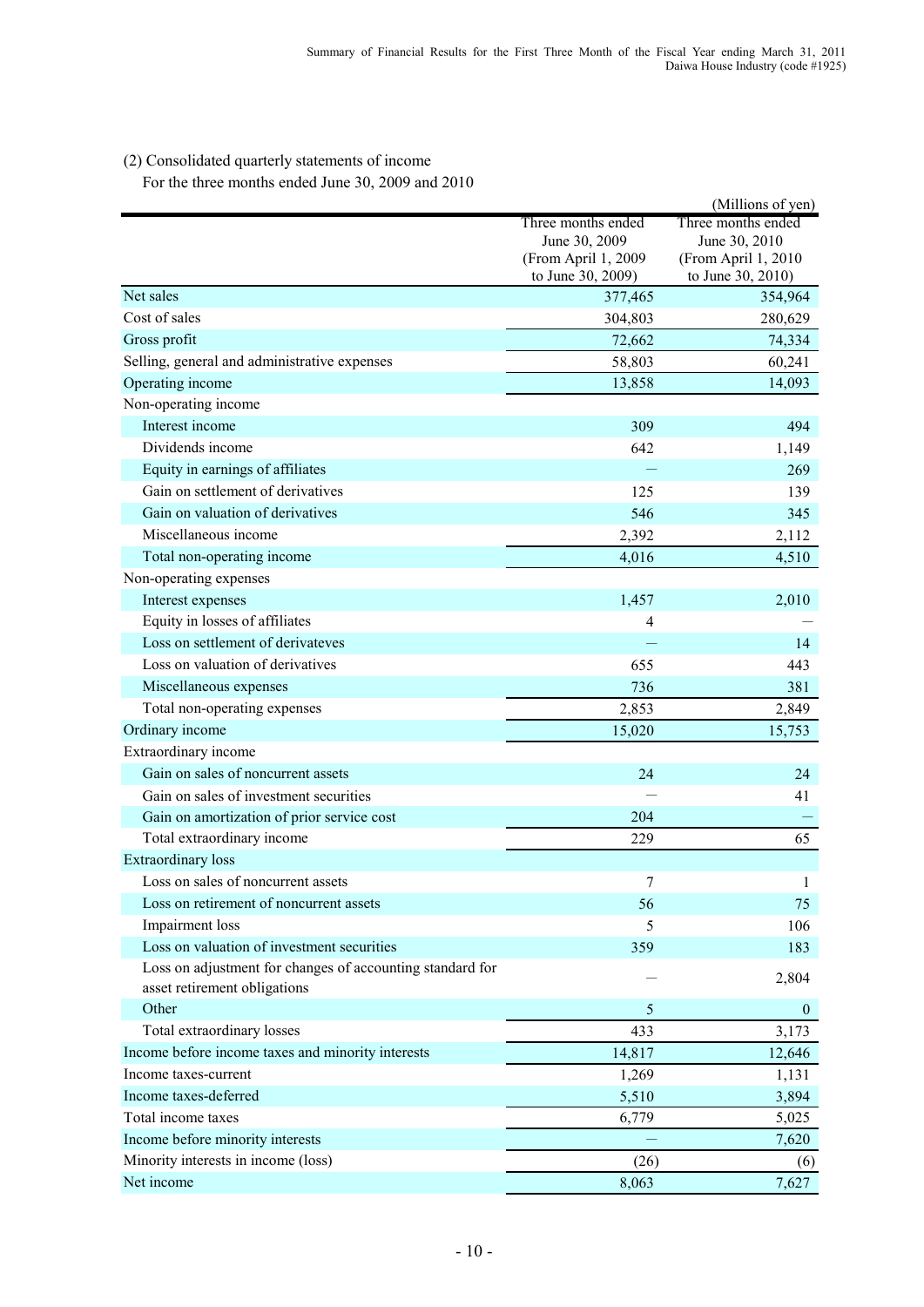# (3) Consolidated quarterly statements of cash flows

|                                                             |                     | (Millions of yen)   |
|-------------------------------------------------------------|---------------------|---------------------|
|                                                             | Three months ended  | Three months ended  |
|                                                             | June 30, 2009       | June 30, 2010       |
|                                                             | (From April 1, 2009 | (From April 1, 2010 |
|                                                             | to June 30, 2009)   | to June 30, 2010)   |
| Net cash provided by (used in) operating activities         |                     |                     |
| Income before income taxes and minority interests           | 14,817              | 12,646              |
| Depreciation and amortization                               | 11,356              | 10,566              |
| Increase (decrease) in provision for retirement benefits    | (2,875)             | (119)               |
| Interest and dividends income                               | (951)               | (1,643)             |
| Interest expenses                                           | 1,457               | 2,010               |
| Equity in (earnings) losses of affiliates                   | $\overline{4}$      | (269)               |
| Loss (gain) on sales and retirement of noncurrent assets    | 38                  | 53                  |
| <b>Impairment</b> loss                                      | 5                   | 106                 |
| Loss (gain) on valuation of investment securities           | 359                 | 183                 |
| Loss on adjustment for changes of accounting standard for   |                     |                     |
| asset retirement obligations                                |                     | 2,804               |
| Decrease (increase) in notes and accounts receivable-trade  | (6,508)             | 2,423               |
| Decrease (increase) in inventories                          | 41,498              | 168                 |
| Increase (decrease) in advances received on uncompleted     |                     |                     |
| construction contracts                                      | (16,211)            | 10,276              |
| Increase (decrease) in notes and accounts payable-trade     | (36, 807)           | (29, 924)           |
| Other, net                                                  | (5,395)             | (6,956)             |
| Subtotal                                                    | 787                 | 2,326               |
| Interest and dividends income received                      | 788                 | 1,424               |
|                                                             |                     |                     |
| Interest expenses paid                                      | (1,388)             | (1, 838)            |
| Income taxes paid                                           | (7, 774)            | (23, 558)           |
| Net cash provided by (used in) operating activities         | (7, 587)            | (21, 646)           |
| Net cash provided by (used in) investing activities         |                     |                     |
| Purchase of property, plant and equipment and intangible    | (32, 363)           | (17,607)            |
| assets                                                      |                     |                     |
| Proceeds from sales of property, plant and equipment        | 129                 | 34                  |
| Purchase of investment securities                           | (766)               | (5,071)             |
| Proceeds from sales and redemption of investment            | 25                  | 359                 |
| securities                                                  |                     |                     |
| Purchase of investments in subsidiaries                     | (50)                |                     |
| Payments for lease and guarantee deposits                   | (5, 133)            | (820)               |
| Other, net                                                  | 378                 | (184)               |
| Net cash provided by (used in) investing activities         | (37,780)            | (23, 289)           |
| Net cash provided by (used in) financing activities         |                     |                     |
| Net increase (decrease) in short-term loans payable         | 3,563               | (110)               |
| Increase (decrease) in commercial papers                    | 59,000              |                     |
| Proceeds from long-term loans payable                       | 1,000               | 593                 |
| Repayment of long-term loans payable                        | (397)               | (478)               |
| Repayments of finance lease obligations                     | (132)               | (224)               |
| Purchase of treasury stock                                  | (18)                | (13)                |
| Proceeds from sales of treasury stock                       | 1                   | 1                   |
| Cash dividends paid                                         | (13,900)            | (9, 844)            |
| Repayments of payables under fluidity lease receivables     | (1,664)             | (1, 138)            |
| Net cash provided by (used in) financing activities         | 47,451              | (11, 214)           |
| Effect of exchange rate change on cash and cash equivalents | 63                  | 7                   |
| Net increase (decrease) in cash and cash equivalents        | 2,146               | (56, 143)           |
| Cash and cash equivalents at beginning of period            | 105,381             | 179,743             |
| Cash and cash equivalents at end of period                  | 107,527             | 123,600             |
|                                                             |                     |                     |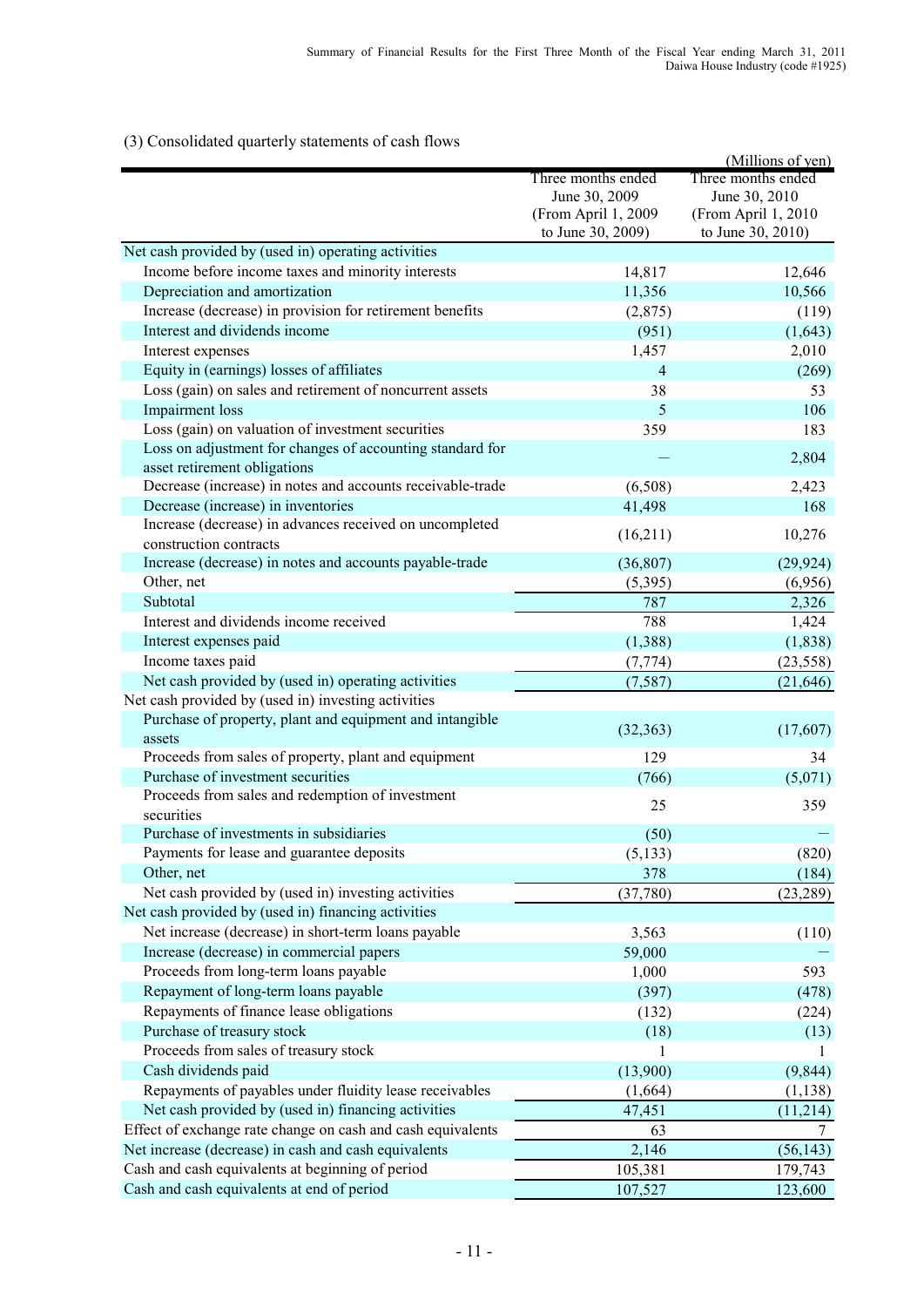#### **(4) Notes on Premise of Going Concern**

No items to report.

## **(5) Segment Information**

## **[Information by business segment]**

The three months ended June 30, 2009 (From April 1, 2009 to June 30, 2009)

|                                     | Residential<br><b>Business</b><br>(millions)<br>of yen) | Commercial<br>Construction<br><b>Business</b><br>(millions)<br>of yen) | Resort<br>Hotels and<br>Sports Life<br><b>Business</b><br>(millions)<br>of yen) | Home<br>Center<br><b>Business</b><br>(millions)<br>of yen) | Other<br><b>Businesses</b><br>(millions)<br>of yen) | Total<br>millions)<br>of yen) | Eliminations<br>/Corporate<br>(millions<br>of yen) | Consolidated<br>millions)<br>of yen) |
|-------------------------------------|---------------------------------------------------------|------------------------------------------------------------------------|---------------------------------------------------------------------------------|------------------------------------------------------------|-----------------------------------------------------|-------------------------------|----------------------------------------------------|--------------------------------------|
| <b>Sales</b>                        |                                                         |                                                                        |                                                                                 |                                                            |                                                     |                               |                                                    |                                      |
| $(1)$ Sales to<br>customers         | 215,358                                                 | 115,046                                                                | 13,270                                                                          | 15,786                                                     | 18,004                                              | 377,465                       |                                                    | 377,465                              |
| $(2)$ Inter-segment                 | 479                                                     | 2,973                                                                  | 6                                                                               | 395                                                        | 11,973                                              | 15,827                        | (15,827)                                           |                                      |
| Total                               | 215,838                                                 | 118,019                                                                | 13,277                                                                          | 16,181                                                     | 29,977                                              | 393,293                       | (15,827)                                           | 377,465                              |
| Operating income<br>$(\text{loss})$ | 6,166                                                   | 13,217                                                                 | (717)                                                                           | 797                                                        | (678)                                               | 18,785                        | (4,927)                                            | 13,858                               |

## **[Segment Information]**

#### **1. Outline of reportable business segments during the quarter under review**

The segments of the Group consist of those for which separate financial information is available within the Group's structural units. Segments are also subject to regular reviews as the Management determines the allocation of management resources and assesses the business performance.

The Daiwa House Group engages in a comprehensive business across a broad range of fields, including the construction of residential housing and commercial buildings. The Group established eight business segments, set up a comprehensive strategy for each business segment and operates based on its 2nd Medium-Term Management Plan, Challenge 2010, to enhance competitiveness with prompt decision-making and sophisticated expertise, integrating its value chain and sharing its customer base.

Accordingly, our business segments consist of different products and services, based on their business domains. Excluding the Other Business segment, there are seven segments: Single-Family Houses, Rental Housing, Condominiums, Existing Home Business, Commercial Facilities, Business and Corporate Facilities, and Health and Leisure segments.

In the Single-Family Houses segment, we engage in construction by order and subdivision of single-family houses. In Rental Housing segment, the Group conducts rental housing development, construction, management, operation, and real estate agency services. In the Condominium segment, we develop, subdivide, and manage condominiums. In the Existing Home Business segment, the Group engages in renovation and real estate agency services. The Commercial Facilities segment develops, builds, manages, and operates commercial facilities. The Business and Corporate Facilities segment develops and builds logistics, manufacturing facilities and medical and nursing facilities, and builds, manages, and operates temporary facilities. The Health and Leisure segment engages in the management and operation of resort hotels, golf courses, fitness clubs and nursing facilities.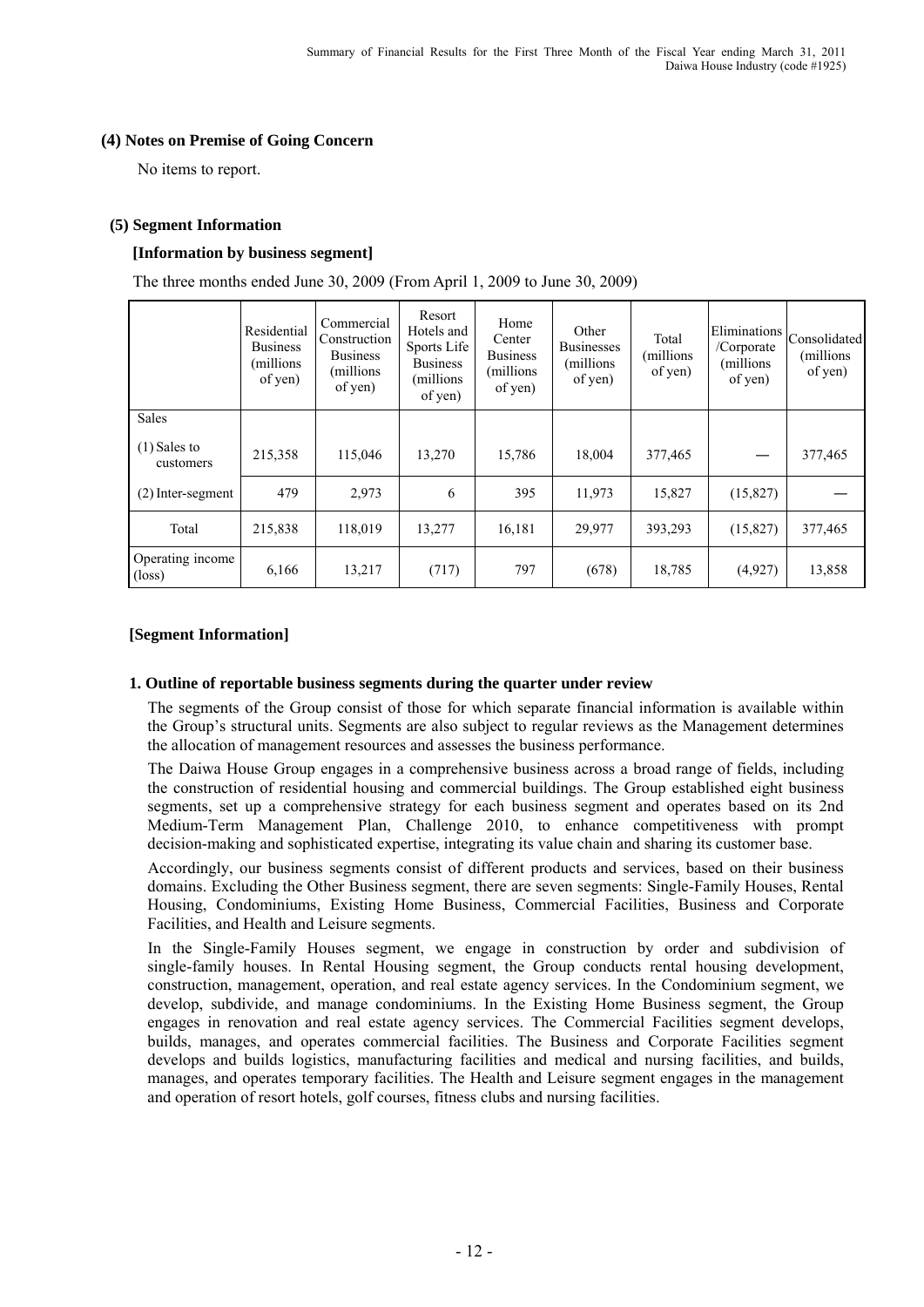# **2. Sales and operating income (loss) by reportable business segments**

|                                     |                                     |                   |              |                                         |                          | (Millions of yen)                        |  |
|-------------------------------------|-------------------------------------|-------------------|--------------|-----------------------------------------|--------------------------|------------------------------------------|--|
|                                     | <b>Reportable Business Segments</b> |                   |              |                                         |                          |                                          |  |
|                                     | Single-Family<br>Houses             | Rental<br>Housing | Condominiums | <b>Existing Home</b><br><b>Business</b> | Commercial<br>Facilities | Business $\&$<br>Corporate<br>Facilities |  |
| <b>Sales</b>                        |                                     |                   |              |                                         |                          |                                          |  |
| $(1)$ Customers                     | 61,518                              | 103,521           | 27,223       | 13,131                                  | 57,764                   | 42,418                                   |  |
| $(2)$ Inter-segment                 | 298                                 | 314               | $\theta$     | 24                                      | 1,091                    | 853                                      |  |
| Total                               | 61,816                              | 103,836           | 27,223       | 13,156                                  | 58,855                   | 43,271                                   |  |
| Operating income<br>$(\text{loss})$ | (524)                               | 8,592             | (594)        | 519                                     | 6,901                    | 5,081                                    |  |

The three months ended June 30, 2010 (From April 1, 2010 to June 30, 2010)

|                                     | Reportable Business Segments |         | Other                         |          |                         | Amounts on<br>the                                           |
|-------------------------------------|------------------------------|---------|-------------------------------|----------|-------------------------|-------------------------------------------------------------|
|                                     | Health $&$<br>Leisure        | Total   | <b>Businesses</b><br>(Note 1) | Subtotal | Adjustments<br>(Note 2) | consolidated<br>quarterly<br>statements of<br><i>n</i> come |
| <b>Sales</b>                        |                              |         |                               |          |                         |                                                             |
| $(1)$ Customers                     | 13,999                       | 319,577 | 35,387                        | 354,964  |                         | 354,964                                                     |
| $(2)$ Inter-segment                 | 11                           | 2,593   | 14,539                        | 17,132   | (17, 132)               |                                                             |
| Total                               | 14,010                       | 322,170 | 49,926                        | 372,097  | (17, 132)               | 354,964                                                     |
| Operating income<br>$(\text{loss})$ | (537)                        | 19,436  | 200                           | 19,636   | (5, 543)                | 14,093                                                      |

Notes:

1. Other Businesses include construction support, city hotels, overseas businesses and others.

- 2. 5,543 million yen in adjustments to operating income (loss) by business segment includes 397 million yen in elimination within business segments, 179 million yen in the amortization of goodwill and 5,325 million yen in corporate expenses not allocated to each business segment. Corporate expenses mainly consist of general and administrative expenses and experiment and research expenses not attributable to reportable business segments.
- 3. Operating income (loss) by business segment is adjusted to correspond to operating income in the consolidated quarterly statements of income.

# **(Additional Information)**

Effective from the first quarter under review, the Group applied the Accounting Standard for Disclosures about Segments of an Enterprise and Related Information (ASBJ Statement No. 17, issued on March 27, 2009) and Guidance on Accounting Standard for Disclosures about Segments of an Enterprise and Related Information (ASJB Guidance No. 20, issued on March 21, 2008.)

# **(6) Notes on Significant Changes in the Amount of Shareholders' Equity**

No items to report.